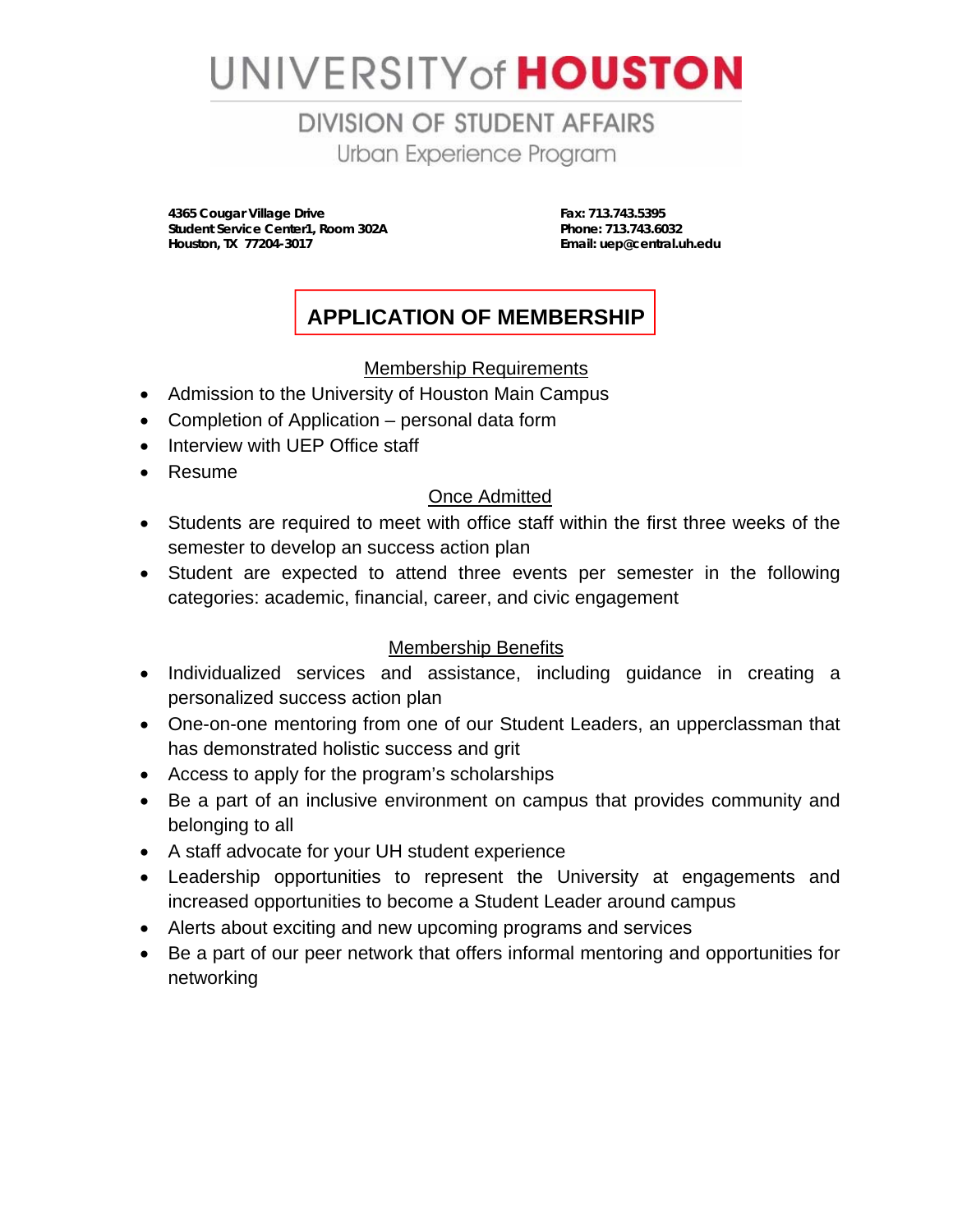# UNIVERSITY of **HOUSTON**

**DIVISION OF STUDENT AFFAIRS** Urban Experience Program

**Application – Personal Data Form** 

|                                                                                                                                   | UH ID: _________________________                                                                                                                                            |
|-----------------------------------------------------------------------------------------------------------------------------------|-----------------------------------------------------------------------------------------------------------------------------------------------------------------------------|
| Date of Birth: __________________________________                                                                                 |                                                                                                                                                                             |
| Classification: ________________________________                                                                                  |                                                                                                                                                                             |
|                                                                                                                                   | Cell Phone Number: _____________________                                                                                                                                    |
| Are you a U.S. citizen?<br>Yes $\Box$ No, I am a citizen of $\Box$<br>Do you live on campus?<br>Did you attend community college? |                                                                                                                                                                             |
| Check which of the following groups you identify with:<br>_first-generation<br>__ DACA/Undocumented ______ foster care            | __ middle squeezed ______ low socio-economic status                                                                                                                         |
| ___ Admissions/Recruitment Event<br>__ Campus Tour<br>__ Orientation<br>__ Flyer around campus                                    | How did you hear about the Urban Experience Program? Please check all that apply.<br><b>Resident Advisor</b><br>__ Academic Advisor<br>__ A UEP Student<br>___ Social Media |
| Do you plan on working during the school year?<br>No                                                                              | Yes. I will be working at ____________________________ for _____ hours a week.                                                                                              |